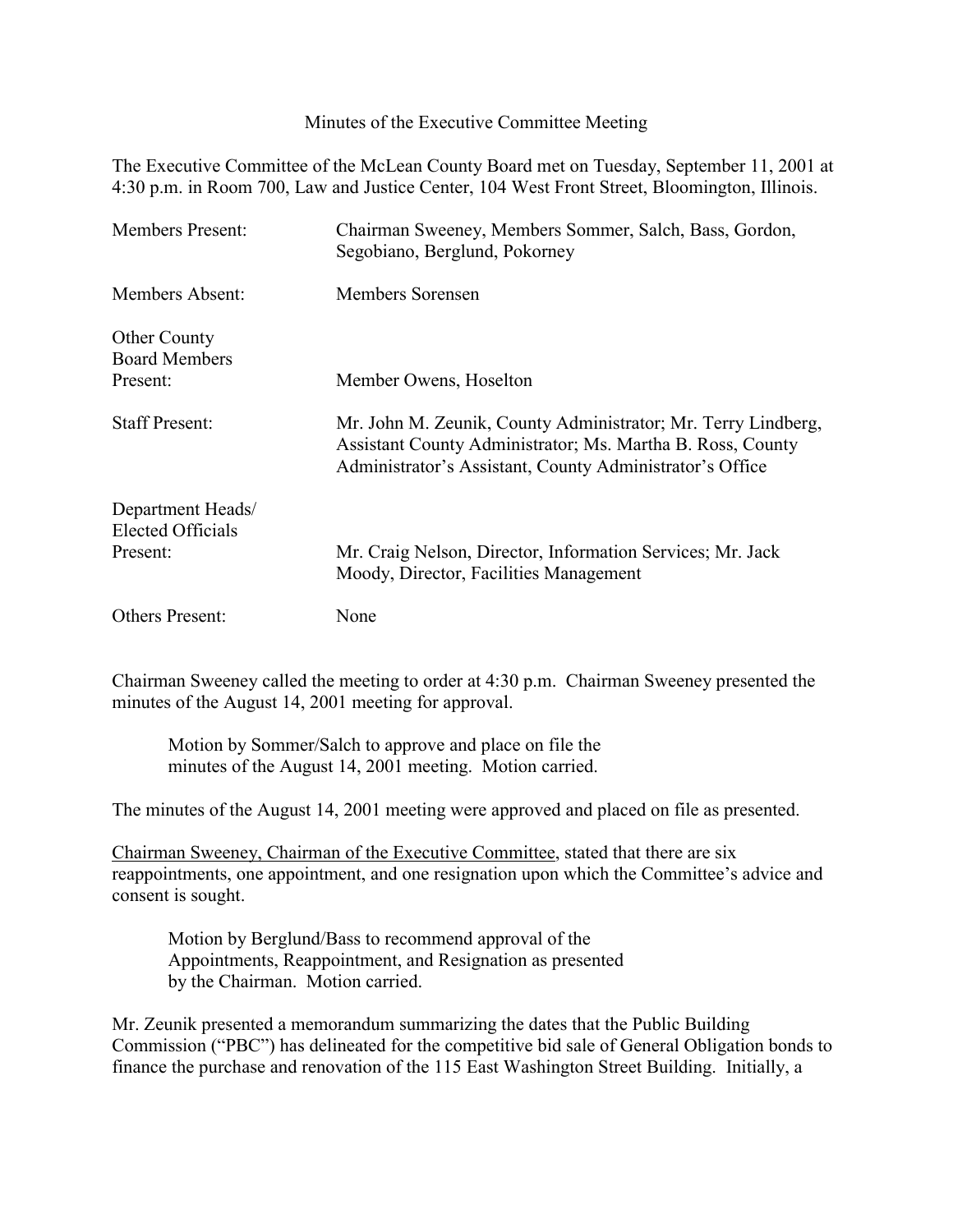Minutes of the Executive Committee Meeting September 11, 2001 Page Two

Resolution setting October 16, 2001 as the date for a Public Hearing on the non-referendum bonds to be issued and sold by the PBC, will be presented for the Board's consideration. Mr. Zeunik explained that Resolutions from Chapman and Cutler, the firm retained as Bond Counsel by the PBC, will be made a part of the September County Board agenda packet for consideration by the Board, and that preliminary copies would be made available to the members of the Executive Committee at the present time. The Resolutions arrived in the Administrator's Office following the Executive Committee's submission deadline for the agenda packet. He stated that the Executive Committee would consider the Resolutions at a brief Stand Up Meeting immediately prior to the County Board's regular September meeting.

Mr. Zeunik explained that the Bond Issue Notification Act is an Illinois law that has been enacted subsequent to the last financing that the Public Building Commission did for McLean County. A provision of the Act requires that a Public Hearing, pursuant to published Public Notice, be held whenever non-referendum bonds are issued by non-Home Rule entities. As a result of this provision of the Act, the Public Hearing is tentatively scheduled to take place on October 16, 2001. The County Board is urged to consider the proposed approval of the Resolution at its meeting on September  $18^{t}$ , in light of the Public Hearing requirement of the Bond Issue Notification Act.

Mr. Zeunik remarked that by contrast, the City of Bloomington, co-purchaser of the 115 East Washington Building, is a Home Rule entity. Therefore, they are exempt from the Bond Issue Notification and Public Hearing process.

Mr. Zeunik stated that any time that the PBC finances the purchase or construction of new facilities for McLean County, the County is required to approve a Resolution formally approving the site that is being financed and memorializing the site's legal description within the text of that Resolution. This Resolution will also be considered at the Executive Committee's Stand Up Meeting, and will appear on the Board's regular agenda.

Chairman Sweeney presented the Request for Approval of a Change of Polling Place for Bloomington Township.

Motion by Sommer/Salch to Recommend Approval of a Request for Change of Polling Place for Bloomington Township. Motion carried.

Mr. Craig Nelson, Director, Information Services, presented a request for approval to purchase a new Integrated Justice server. He stated that the new server would replace the current RS/6000, which was originally purchased in 1996. He explained that there were three  $(3)$  bids submitted.

Mr. Nelson remarked that, at first glance, he is recommending what appears to be one of the most expensive of the bids. In reality, however, the bid from LSI includes the provision of up to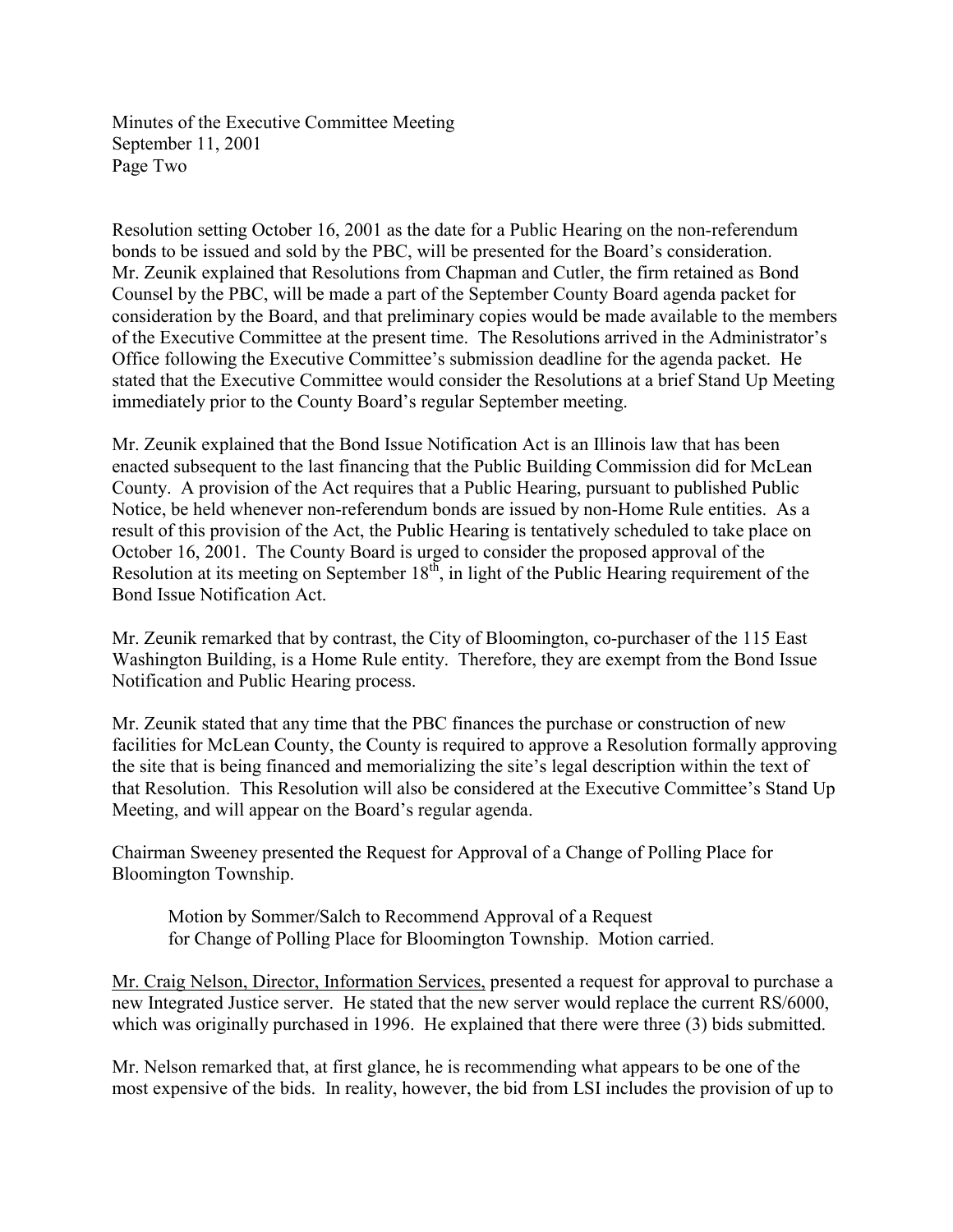Minutes of the Executive Committee Meeting September 11, 2001 Page Three

four (4) hours of telephone support at a rate of \$150.00 per hour. In the unlikely event that more than four hours of telephone support is incurred, the bid from LSI would become the most expensive of the bids.

Mr. Nelson commented that Crestone's bid did not include installation and implementation. This brings the differential between their bid and the LRS bid to \$848.00. He noted that the Information Services Department has worked with LRS' Springfield office in the past and has received good service. Crestone is based in Duluth, Georgia where it is less convenient to access.

Motion by Gordon/Sommer to Recommend Approval of a Request for the Purchase of a new Integrated Justice Server from LRS. Motion carried.

Mr. Nelson presented a request to purchase new Chariot network diagnostic software. He stated that the County is in need of a software package with diagnostic tools and the capability to expand as the needs of the County's computer network expands. The final cost for the configuration is \$23,600.00. The law allows a purchase of up to \$25,000.00 for telecommunications software packages without having to formally bid and this request fits within that perameter. Mr. Nelson also noted that the software author, Ganymede Software, Inc. is the sole provider of this software.

Mr. Segobiano asked for an assurance that the proposed software purchase will indeed definitively serve the purpose for which it is intended. Mr. Nelson stated that the proposed software package is the best available for its intended use. However, until all of the ills of the County's computer network have been adequately addressed, there are no ironclad guarantees that any one software diagnostic package would cure all of the problems that could potentially occur within the network.

Mr. Gordon asked what are the chances that the County's computer network will have all of its problems resolved in the foreseeable future. Mr. Nelson responded that there is a 90% probability that all problems with the network will be resolved, particularly as a result of the utilization of the impending purchase of new hardware, and the new proposed diagnostic software.

Motion by Sommer/Salch to Recommend Approval of a Request to Purchase Chariot Network Diagnostic Software at \$23,600.00 from Ganymede Software, Inc. Motion carried.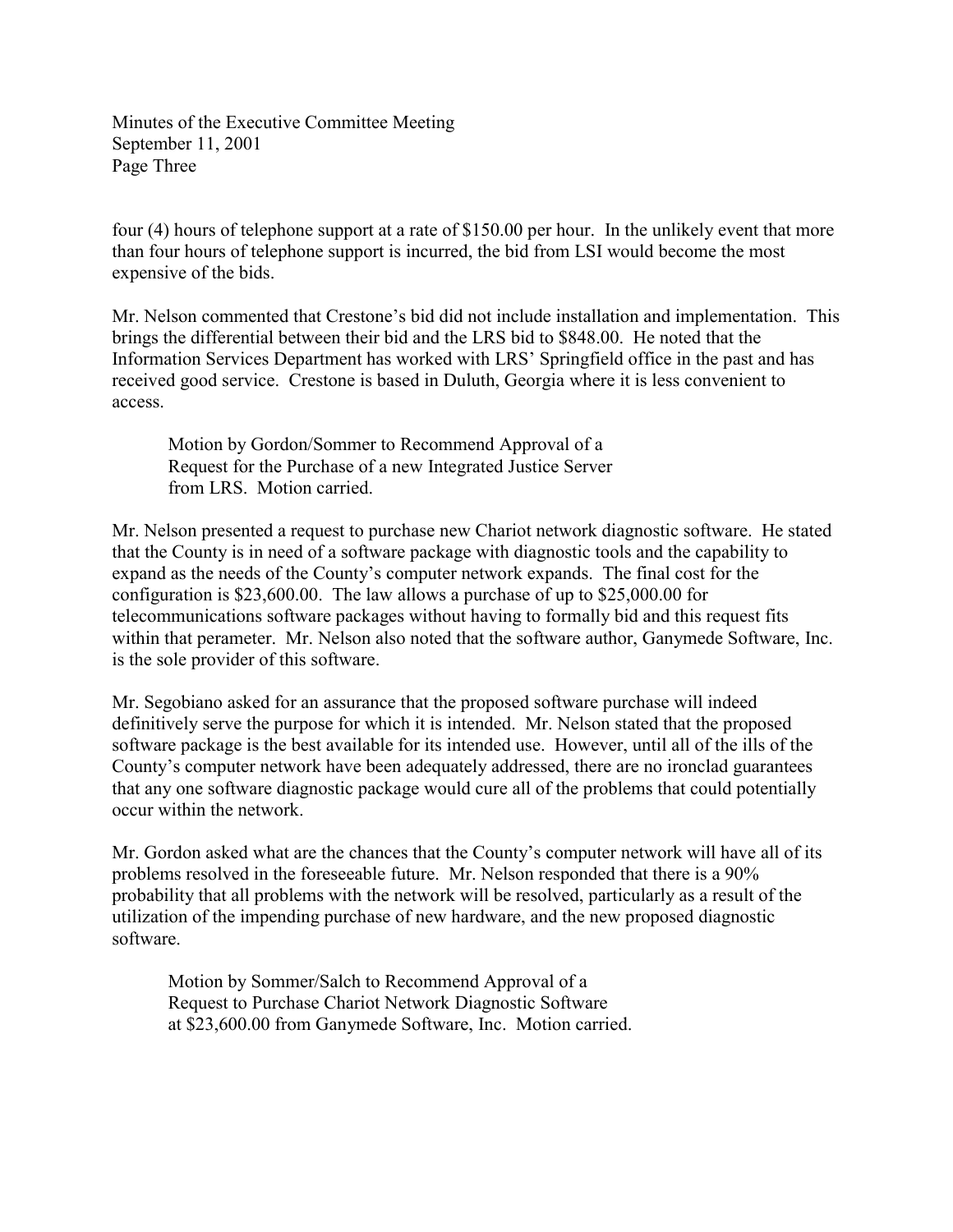Minutes of the Executive Committee Meeting September 11, 2001 Page Four

Mr. "Duffy" Bass, Chairman of the Transportation Committee, presented a Preliminary Engineering Services Agreement for Motor Fuel Tax Funds with the Village of Towanda, the Farnsworth Group, Inc. and the County. The Agreement addresses the construction and engineering services for the Village of Towanda railroad crossing project. Expenses have been shared between the County and the Village of Towanda, based upon the number of hours spent on each portion of the project. The County's share of the roadwork is approximately one-half that of the Village's.

Chairman Bass explained that should the full Board approve the Agreement, the overall letting will take place on September 13, 2001 and the Illinois Commerce Commission will conduct a hearing to approve the Stipulated Agreement.

Motion by Bass/Salch to Recommend Approval of a Preliminary Engineering Services Agreement for Motor Fuel Tax Funds Between the Village of Towanda, Farnsworth Group, Inc., and McLean County. Motion carried.

Mr. Bass indicated that among the items that the Transportation Committee will present to the full Board is a request by MediaCom, a local cable company, to utilize County Highways 5, 8, 12, 18 and 1200E, providing them access, while constructing new lines for cable. He explained that the new lines would improve the existing system. The landowners who are affected by the access have all indicated that they are satisfied with MediaCom's construction plan.

Mr. Bass remarked that the other issues to come before the Board would appear in the County Board's agenda packet.

Ms. P.A. "Sue" Berglund, Vice Chairman of the Finance Committee, stated that the Finance Committee had no items for action. Several items will be presented to the full Board.

Mr. George Gordon, Chairman of the Land Use and Development Committee, stated that the Committee has no action items. There are two (2) items that will be presented to the full Board.

Mr. Joseph Sommer, Chairman of the Justice Committee, presented a Request for Approval to Submit an Application for an Illinois Department of Transportation ("IDOT") Traffic Safety Grant. The grant application is to be submitted by the County Sheriff's Department.

Mr. Sommer remarked that the Contract for Professional Services with Ms. Kristin Krsek, Attorney at Law, in the State's Attorney's Office, will be the subject of a brief Stand Up meeting of the Justice Committee immediately preceding the County Board meeting.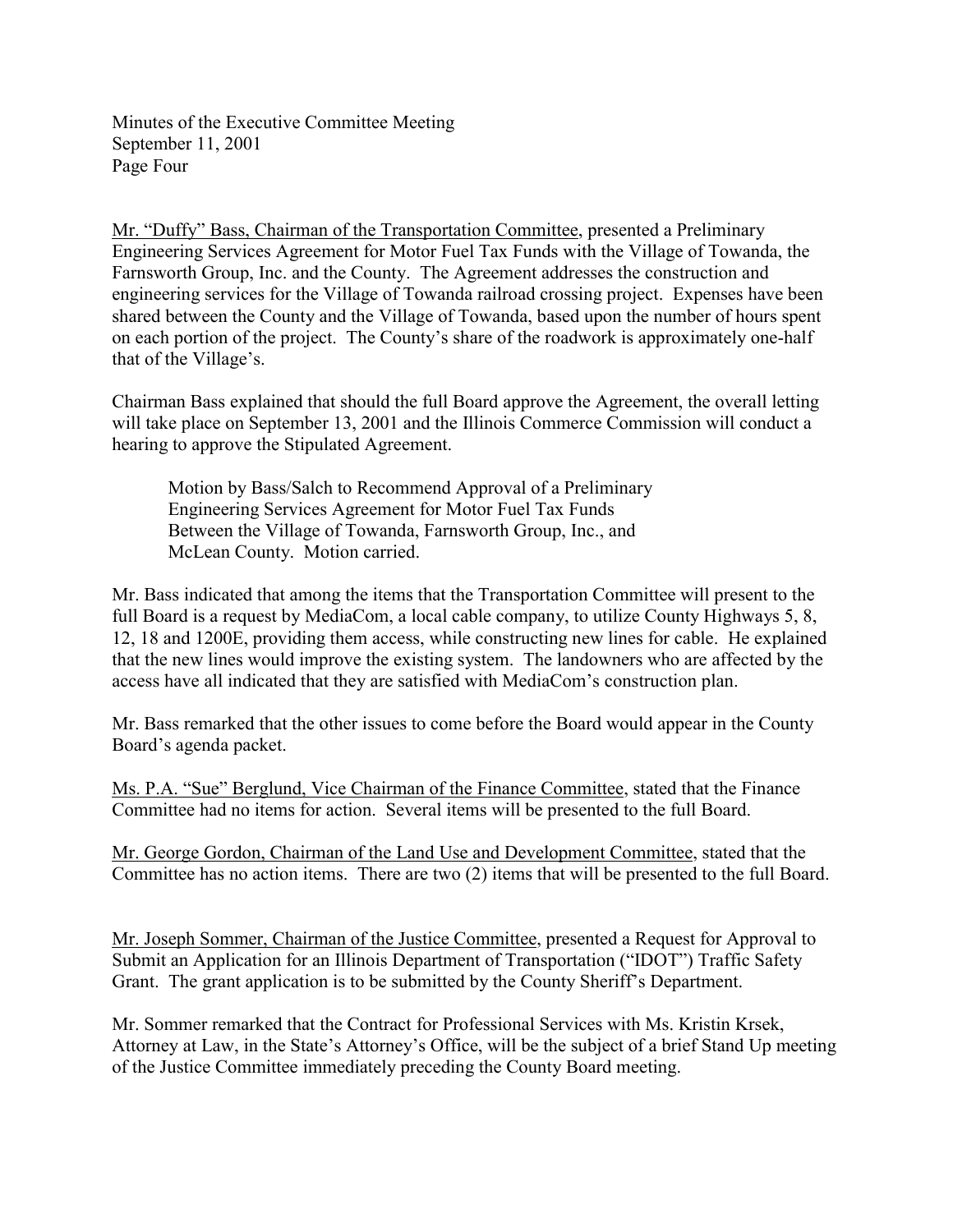Minutes of the Executive Committee Meeting September 11, 2001 Page Five

> Motion by Sommer/Pokorney to Recommend Approval of a Request by the County Sheriff's Department to Submit an Application for an Illinois Department of Transportation Traffic Safety Grant. Motion carried.

Mr. Gene Salch, Chairman of the Property Committee, stated that the Committee has no action items.

Mr. Zeunik stated that he had no formal report for the Executive Committee.

Under Other Business and Communications, Mr. Bass indicated that the Road Commissioner in the jurisdiction involving the proposed Stone Ridge dairy near the town of Bellflower, has given permission for the dairy to use the roads surrounding the proposed dairy site for ingress and egress to and from the dairy. The roads surrounding the proposed dairy had been under scrutiny with regard to their ability to meet load requirements for their intended use.

Mr. Zeunik announced that the Illinois Department of Agriculture has approved the permit application submitted earlier by the Stone Ridge Dairy. The permit becomes effective as of September 11, 2001. He explained that the Township Road Commissioner met the requirements of providing appropriate access and agreed to the load levels to be transported across Township roads.

Mr. Bass asked whether the Township roads would empty into any State roads where IDOT regulations would then become jurisdictional. Mr. Zeunik responded that he is unable to address that question because he has not seen a map of which Township roads are intended for use.

Mr. Gordon asked, with regard to the two (2) PBC Resolutions discussed earlier, what figure would be placed in a currently blank section labeled as "Principal Amount of (blank) Thousands." Mr. Zeunik responded that the PBC's architect would provide an estimate prior to the County Board's September 18<sup>th</sup> meeting. However, he cautioned that the figure would be merely an estimate for the time being.

Chairman Sweeney presented the bills and transfers as recommended by the Auditor's Office for approval.

Motion by Sommer/Bass to recommend approval of the bills and transfers as recommended by the Auditor's Office. Motion carried.